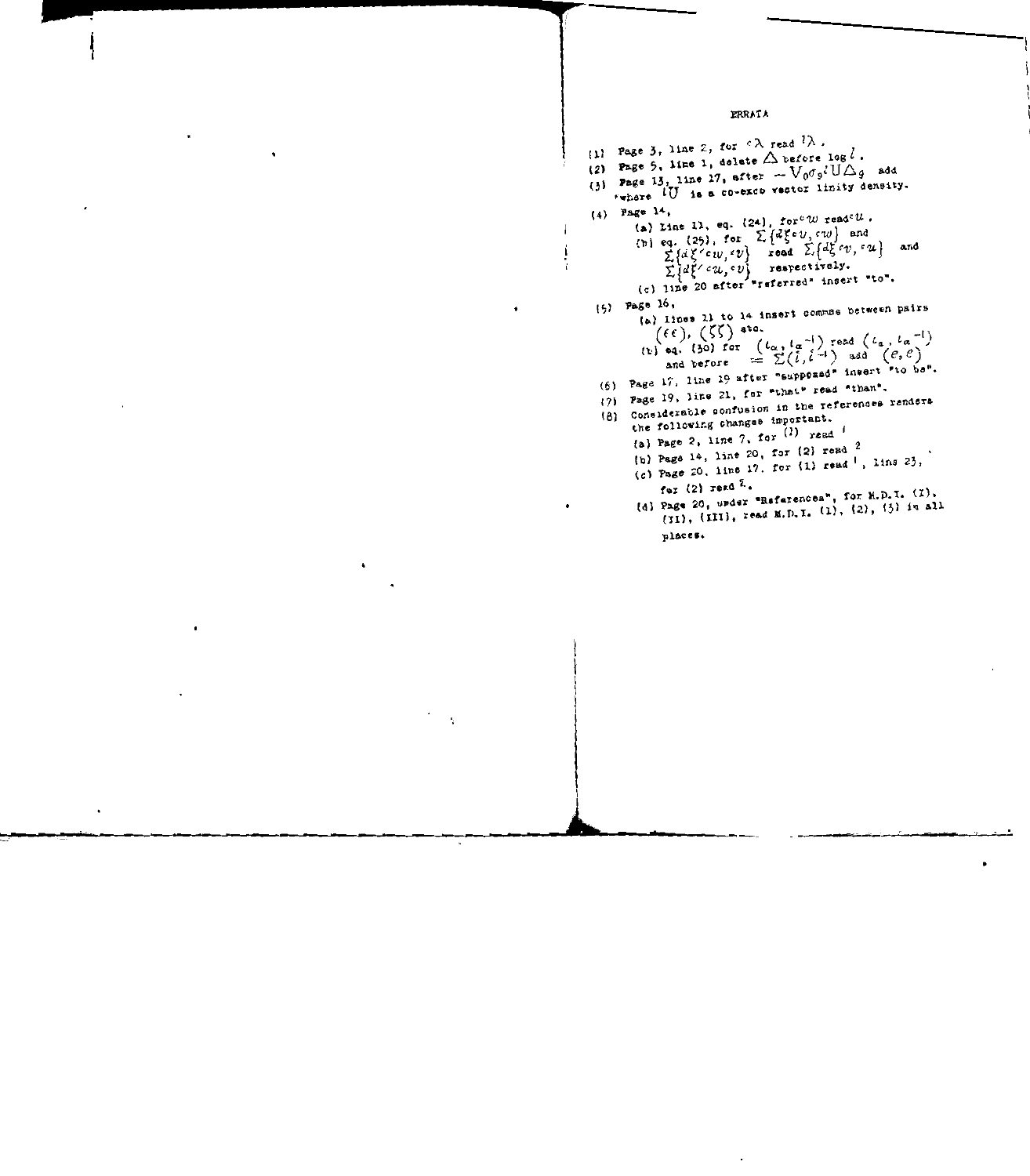## PREFATORY EXPLANATIONS AND CORRECTIONS.

1

•

(Added Bov. 1924)

As there have been several months of unavoidable delay in issuing this first paper, the opportunity is taken *of* adding:-

(1) some turther observations on the calculus used in this series of researches.

(2) A statement of the large assistance received *trom* othere that has made publication possible in face of the inherent difficulties.

(3) Additions and corrections.

(1) Our Aims. As dead as the Sanskrit language., such is the reason\_given by a referee of the Royal Society of London why henceforth nothing should ever be published in Quaternions; and this advice has been accepted by the Society. If all mathematicians of the present day share this view then these papers must be regarde4 as addressed to a future generation.

In a popular histcry of mathematics of about the year 2000 we may expect to find some such account as follows:-

"The reader will now real1se that the swift advance of mathematical physics of the last half century has been largely due to the universal use of the vector calculus. It is difficult to explain why the development was so long delayed, but we ought to attempt at least a partial solution.

"The fact seems to be that between 1850 and 1950 nearly all mathematicians failed to make a very necessary distinction. During those years there were extant many vector methods and but one vector calculus. The unique calculus demanded a little preliminary effort to learn, and the many methods made no such demand.

"About 1890, when the many methods were just beginning to emerge, after a controversy the mathematical world made its choice--- the indolent one. Between 1920 and 1930 a writer not. inaptly described the sit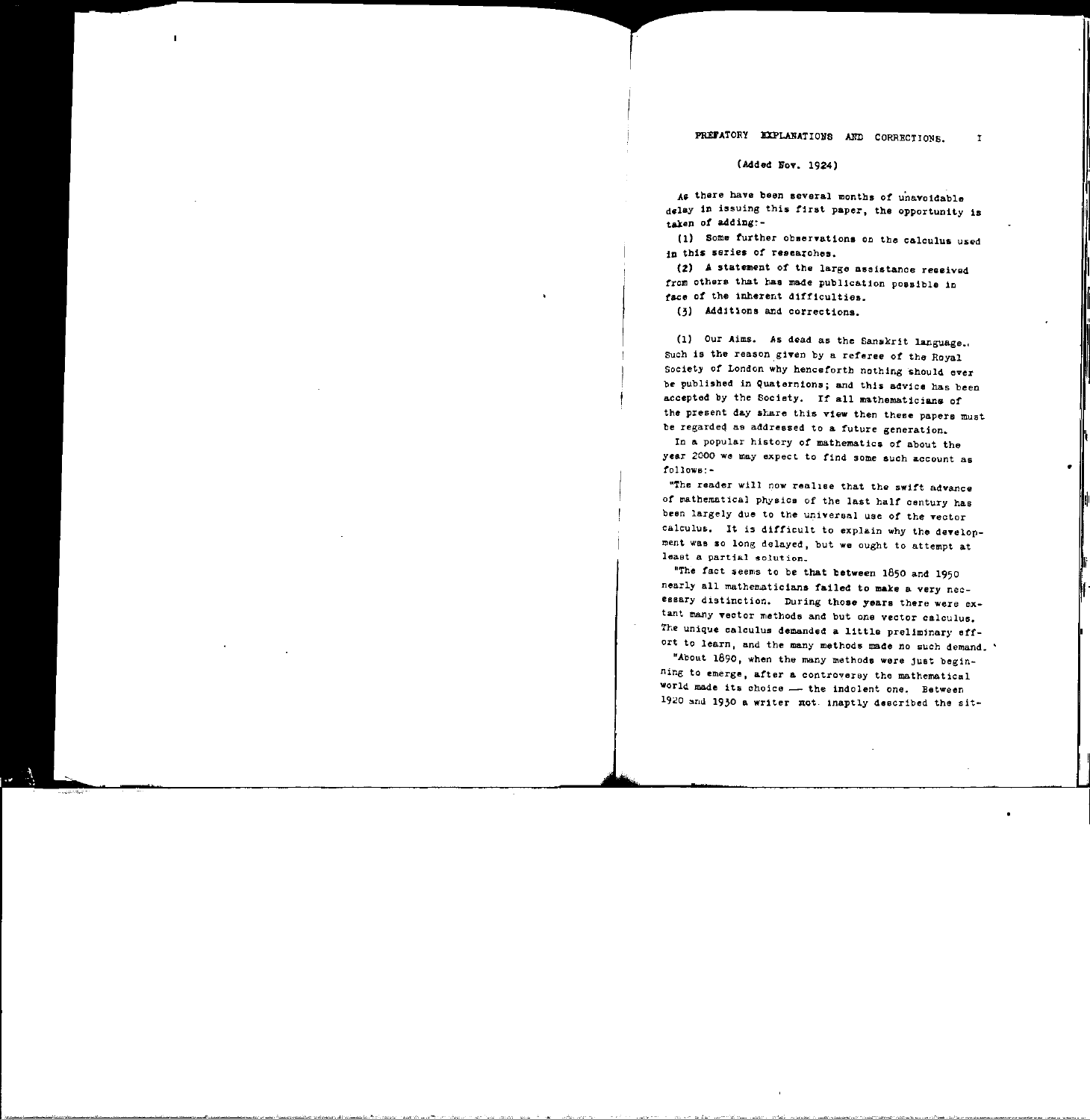uation by paraphrasing the words of the prayer-book thus: 'They have erred and strayed from the way like lost sheep: they have followed too much their own devices; and there is no help in them.'

"What was the predominant feeling of those few pioneers who kept on adding to the world's area of reclaim. ed land though their contemporaries could not be induced duced to come and inspect it? In such important mat. -ters as the application of covariants and contravariants to mathematical physics; in proving intergration theorems of which the meaning remained utterly unknown. in providing a quite comprehensive and logically sound dynamical basis for the electromagnetic field; in these and other respects the pioneers were a full thirty vears in advance of their generation. They would naturally expect to receive some tardy assurance that all their labours under the sun had not been utterly thrown away, but instead of this they were informed that their writings were so useless that for the future they would not be published. We return to our question, what was the mental attitude generated in the recipients of this uniform ignoration of their work? Probably they had such meagre satisfaction as results from a consciousness of having duly performed a necessary thankless task for their fellows. Whether any fruitful consequences should follow must be left to the fates to decide."

For the furtherance of our aims, the advance of general relativity, the writer believes the means indicated above are far superior to those current to-day. He therefore deliberately continues to express the results of his researches in that quaternion form in which they grew.

(2) Acknowledgements. The past seven months have been none too long for the preliminary experiments needed to overcome the many special difficulties of issue. The work has been truly cooperative.

To Miss M. Clark the writer is beyond measure indebtof for the fact that he is once more acquiring the heginnings of a mathematical library. She is not a professed mathematician, but it is extracrdinary with what unerring skill she has been able to follow the tortuous changes of convention that have occurred in the writer's difficult task of rendering modern mathamatics into a braille form.

In April we were still uncertain whether the form of reproduction the reader sees before him would prove the most suitable. That it was finally adopted is mostly due to the ungrudging labour and patent success of R.G. Brett B.Sc. in the transcription by hand of the technical mathematical parts as a preliminary to the work of the photographer and printer. During the past half year, a period of inefficient knowledge of the braille character on the part of the writer, the assistance rendered to him by F.M. Young B.A. has been invaluable in the matter of the drafting and composition of the whole paper.

It can scarcely be hoped that even when the mode of reproduction ceases to be novel we shall ever be capable of freedom from typographical errors whose absence should be expected were ordinary printing at our disposal.

(3) Additions and Corrections. The present opportunity is taken of adding to the new notations of Art. 5 eq. (31) another whose want the writer has felt from as early as  $1887.7\triangle$ ,  $q\triangle$ ,  $q\triangle$  are analogous symbols whose pre-suffix is a very inconvenient symbol to print, especially if of any complexity such as when

$$
\phi = V_{i}(\ )\omega
$$

I have recently thought of a mode of dealing with these worth adopting permanently; and shall henceforth freely use the notation about to be described. Put

$$
q\Delta = \%q, \quad \phi(I) = \% \phi \qquad (A)
$$

IJ